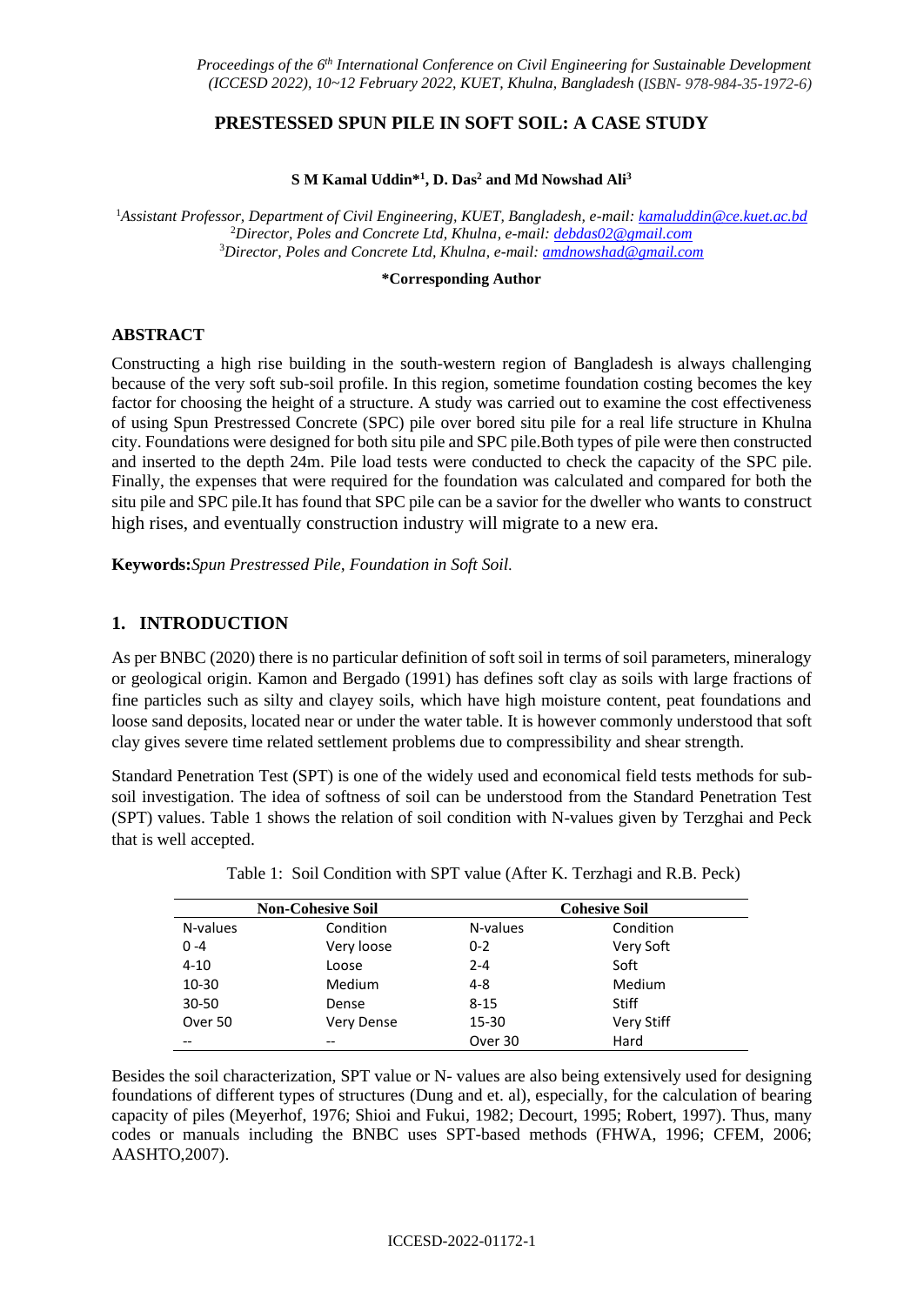Hore and et. al. (2019) carried out a study to prepare a zonation map based on soft soil regarding clay of Bangladesh. Sub soil investigation data were collected from different district and were analysed and presented using ArcView GIS. The figure 1 shows the presented result which shows that, most of the district needs deeper foundation for constructing high rise structures.

In Bangladesh cast in situ pile are widely used and believed as the cheapest method for pile construction. This is because of the availability of equipment and technique. But the capacities of cast in situ pile are comparative very low than the driven pile. Precast piles are now a days used but in limited application. In recent times, Pre stressed High Strength Concrete (PHC) piles have become popular in China, India, Thailand, Malaysia, Japan, Indonesia and German; and are getting attention to other countries like Bangladesh. Compared to other pile (bored pile, RCC precast pile, timber pile etc), PHC have some advantages. For example i) Because of higher young modulus, it can be driven to deeper depth even in dense sand and decomposed rock layers ii) it requires less concrete when made as Spun Pre stressed Concrete (SPC) pile ii) it can provide higher capacity to bear vertical loads. In this paper a case study is presented to draw a relative study in terms of cost of cast in situ and SPC pile



Figure 1: Soft Soil zonation and thickness map of Bangladesh ( Hore et al, 2019)

# **2. DETAILS OF THE CASE STUDY**

### **2.1 Background**

The case study is about a private property. A six storied building was designed and prepared for construction at Goalkhali, Khulna (22°51'11.32"N, 89°32'6.14"E). The total land area was 6000 sqft and the foot print area of the structure was 4400sqft. The sub-soil investigation was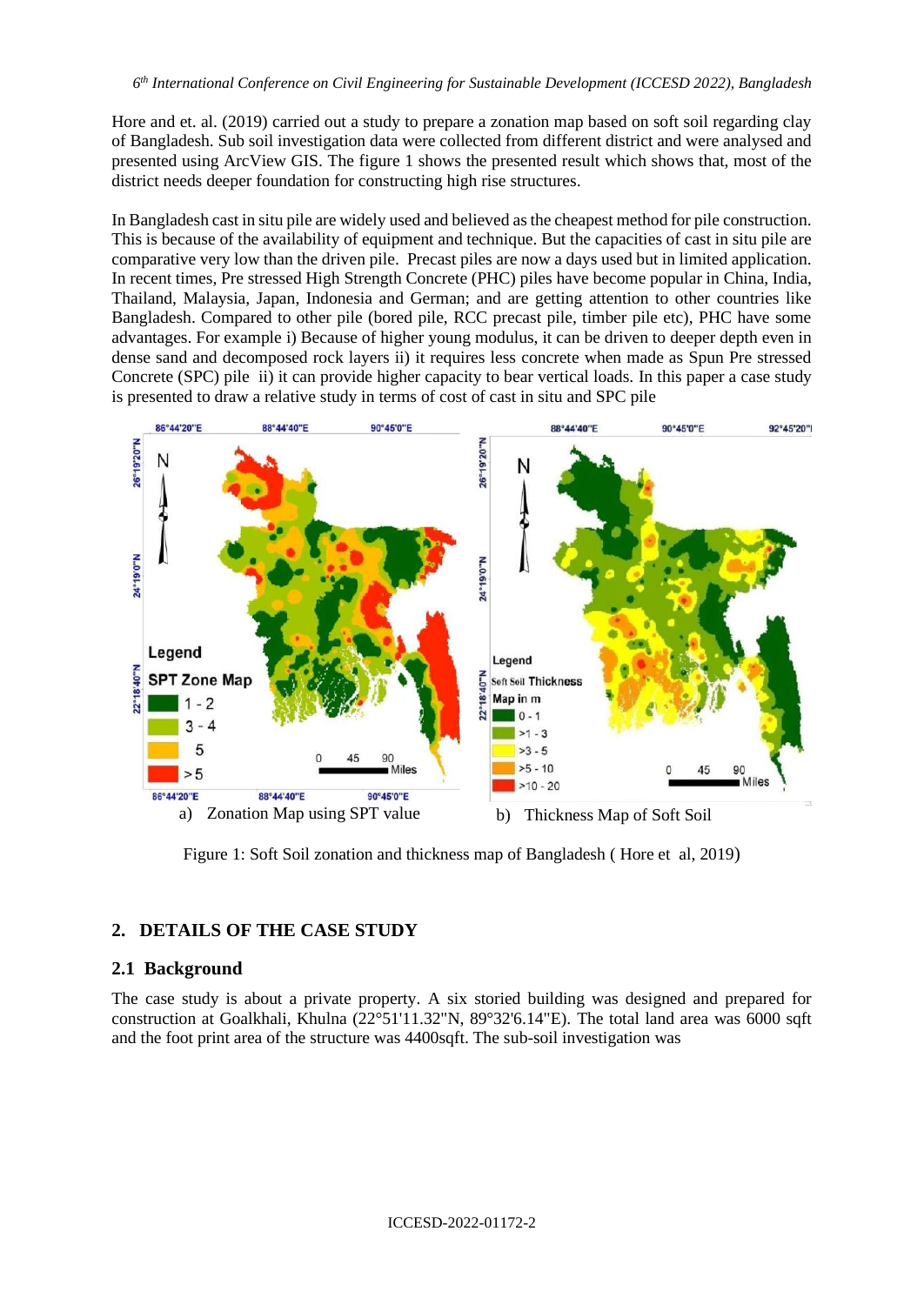





Figure 2: SPT value of Bore hole 1 Figure 3: Pile layout plan for cast-in-situ pile

done with three bore holes. From the bore log data, it can be seen that the soil profile is almost similar which was presented by Hore et al (2019). The representative bore log for SPT values is shown in figure 2. It can be seen that up to 65 ft the soil SPT value is 6 up to which soil was mainly clay type, after trace sand were presented in the soil deposition. Which means the top soil up to 65 ft was soft and afterward medium strength layer existed as per table 1. The subsoil report suggested the capacity of bored situ pile as shown in table 2. Designer then selected a 20-inch dia pile for a depth of 80ft. The capacity of the pile is approximately 30 tons. It was counted that a total number of the 105 piles were required for the building foundation. The pile layout plan is shown figure 3

| Length    | $70^{\circ} - 0$ " | $70^{\circ} - 0^{\circ}$ | $70^{\circ} - 0$ "                | $ 80, -0"$ | $80^{\circ} - 0$ " | $80^{\circ} - 0^{\circ}$ | $90^{\circ} - 0^{\circ}$ | $90^{\circ} - 0^{\prime\prime}$ | $ 90, -0$ |
|-----------|--------------------|--------------------------|-----------------------------------|------------|--------------------|--------------------------|--------------------------|---------------------------------|-----------|
| Bore Hole | 16"dia             |                          | 18"dia   20"dia   16"dia   18"dia |            |                    | 20"dia                   | 20"dia                   | 20"dia                          | 24"dia    |
| $BH-1$    | 17.53              | 19.91                    | 22.33                             | 22.49      | 25.58              | 28.73                    | 31.60                    | 34.94                           | 38.33     |
| $BH-2$    | 18.00              | 20.44                    | 22.91                             | 23.89      | 27.21              | 30.61                    | 32.87                    | 36.34                           | 39.85     |
| $BH-3$    | 21.19              | 23.96                    | 26.76                             | 27.92      | 31.77              | 35.71                    | 37.91                    | 41.89                           | 45.90     |

Table 2: Pile Capacity at different depth for various sizes in tons

The land owner hired a pile driving group for casting of the pile. The actual capacity of the pile was supposed to find out with a test pile, but nothing was done as it is accepted for the whole lot of pile. The costing of the pile including driving cost was estimated about 70 lakhs BDT. After driving of 15 piles (solid piles in figure 3) the land owner found that the average costing was running more than the estimated one, which annoyed him.

### **2.2 A Revision**

For cost minimization, land owner return back to the designer for a revision and asked the reason of the issue. The designer made a PIT test and found that the situ piles were irregular which was a sign of collapse of inside wall of borehole; meaning consumption of larger amount of materials than it was expected. Such issue may occur due to soft top soils and the poor quality of the Bentonite slurry. The designer then decided for driven pile. At that time a local manufacturer offered SPC pile which looks costly when compared individually with other RCC driven pile. The pile manufacturer offered for a free pile load test to show up the capacity of the pile rather than calculation based on traditional equation. The manual of JIS A-5335-1987 was supplied to the designer for better understanding of the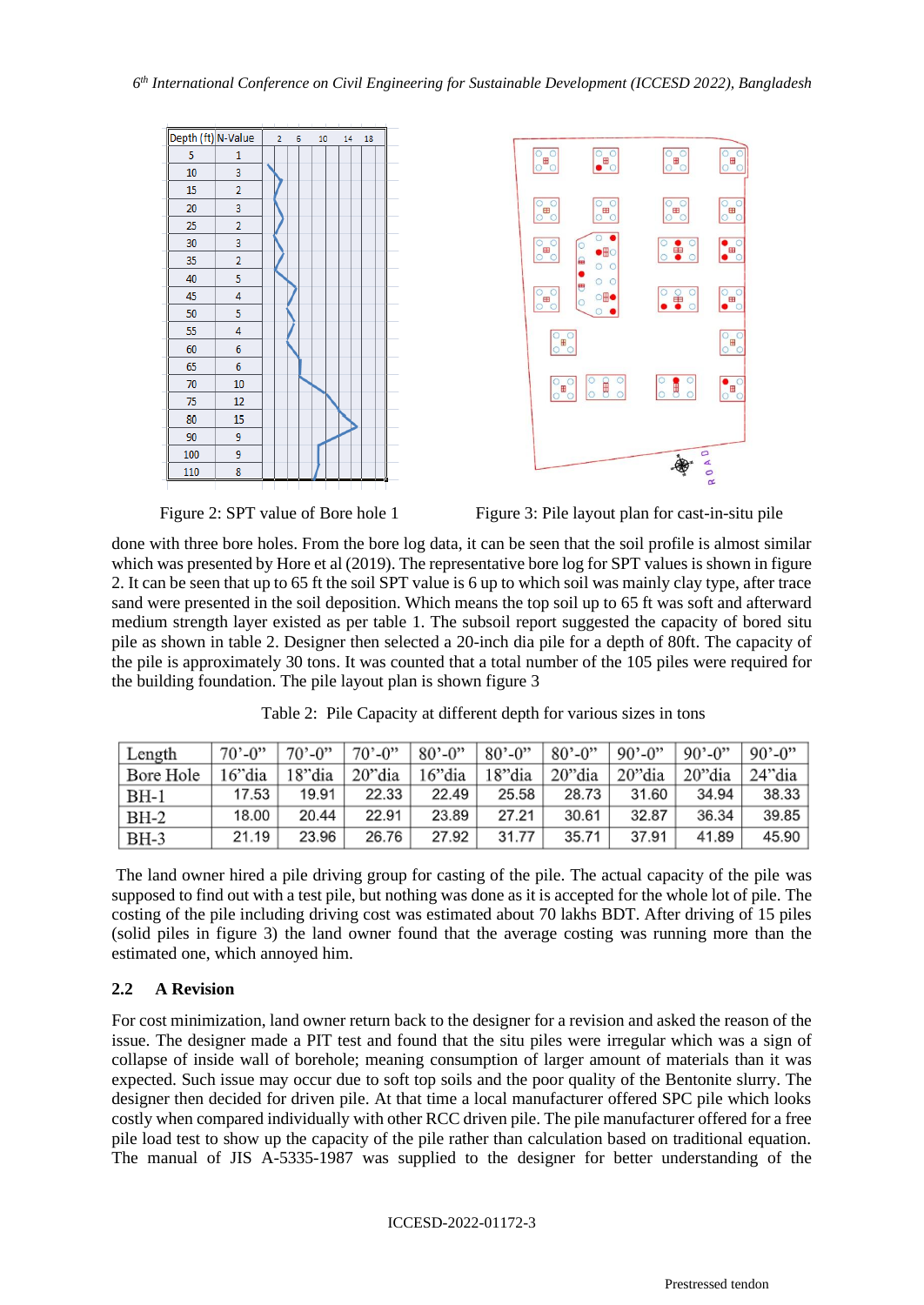phenomenon. There was not much in BNBC though. The designer studied the Japanese standard and agreed for a trial test of SPC pile for the first time.



Figure 3: Details of SPC Pile

A test pile was driven in the project site within a week after clearing the old cast-in-situ driving machine with the help of hydraulic pushing machine (figure 4). It was a segmental pile of 40ft (12m) long with 16inch (400mm) dia. Two segments were welded together to reach a depth of 80ft. The pile was manufactured with 8000psi (55MPa) concrete, 12 numbers of 7mm high tensile wire, and spiral shear reinforcement was with 5mm wire with two different spacing along the length. During the pile driving process it was observed that a total load of 160tons was required to drive it to that depth. Afterwards pile load test setup up was prepared shortly and the test was completed within the week. The loadsettlement graph is shown in figure 5.



Figure 4: Hydraulic pile pressing machine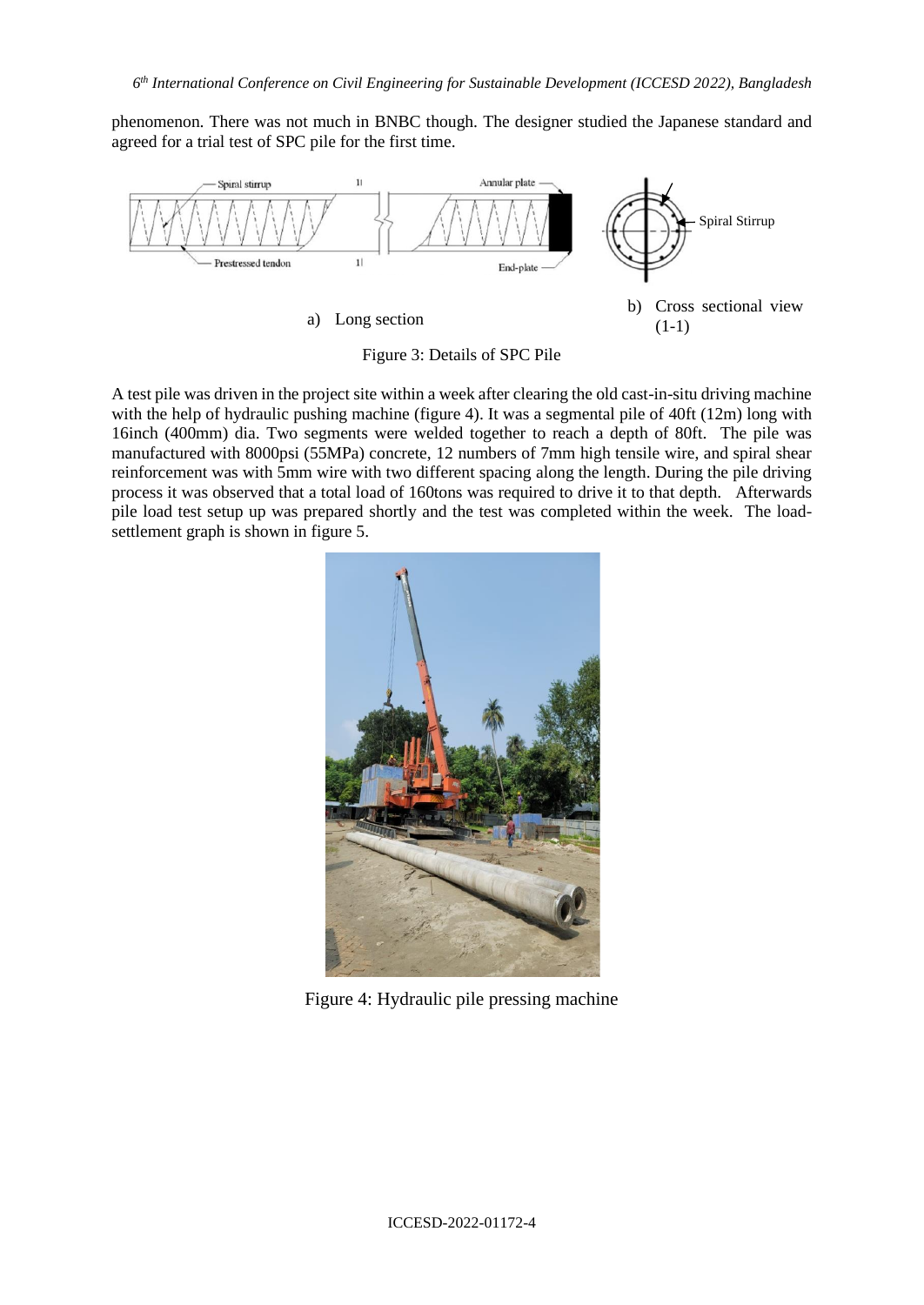

Figure 5: Load-settlement curve of test pile

### **3. Results and Discussion**

From the load settlement curve, it was seen that the capacity of the test pile was surprisingly large enough than situ pile. The maximum load was found 168tons for a settlement of 0.8 inch (22mm). The resistance of the pile increases rapidly and reaches to its maximum value at this small movement. The designer considered the capacity of the test pile for two-third of the load for which 12mm of settlement occurred, which was around 90ton. Clarke (1993) and Bogard and Matlock (1990) conducted field measurement studies in which it was shown that the time required for driven piles to reach ultimate capacity in a [cohesive soil](https://www.sciencedirect.com/topics/engineering/cohesive-soil) can be relatively long as much as 2–3 years. Besides,it is worth mentioning that there is a significant strength increase in a short period after installation of pile and this happens due to the strength rate gained rapidly after driving directly, and this rate decreases during the dissipation process (El Reedy M. A. 2020). Hence the designer went more conservative and considered the pile capacity half of the load for which 12mm settlement were occurred, which is 70 ton.

The whole design was then revised considering the SPC pile capacity of 70tons. And it was 50 numbers of 16ich dia. SPC pile of length 80ft (24m) blended with the previously installed castin-situ pile of larger diameter (20inch). Finally, the cost was revised to 45lakh BDT, which was much lower than the initial budget.